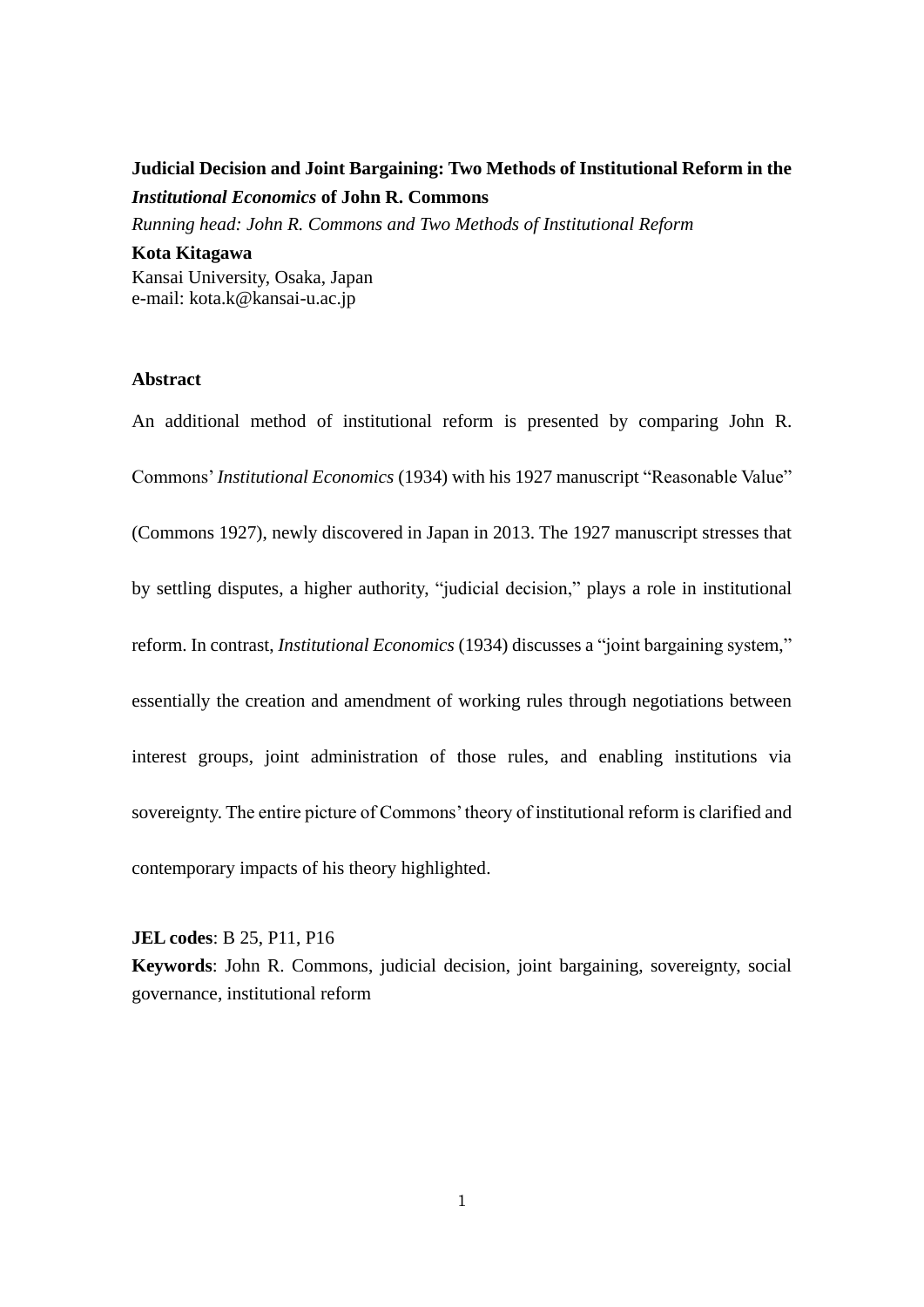# **1. Introduction**

Discussions of institutional reform are a core component of the value theory in John Rogers Commons' major work *Institutional Economics* (Commons 1934) (hereafter IE). Institutional reform is the method that brings about the three requirements of "reasonable value," that is "equality of opportunity," "fair competition," and "equality of bargaining power." When we compare two descriptions of institutional reform, that is (1) additional descriptions from his 1927 manuscript "Reasonable Value" (Commons 1927), newly discovered in Japan in 2013, <sup>1</sup> with IE and (2) his earlier theoretical works, *The Legal Foundations of Capitalism* (Commons 1924) (hereafter LFC), we find that a different method of institutional reform is described in the additional descriptions in the 1927 manuscript. This paper clarifies his two methods of institutional reform. The first method was captured in LFC and the 1927 manuscript, and the second method was captured in additional descriptions in IE (discussed in sections 2 and 3). By articulating these two methods, this paper presents an overall picture of Commons' theory of institutional reform (section 4). In addition, the paper shows some contemporary impacts of his theory of institutional reform (section 5).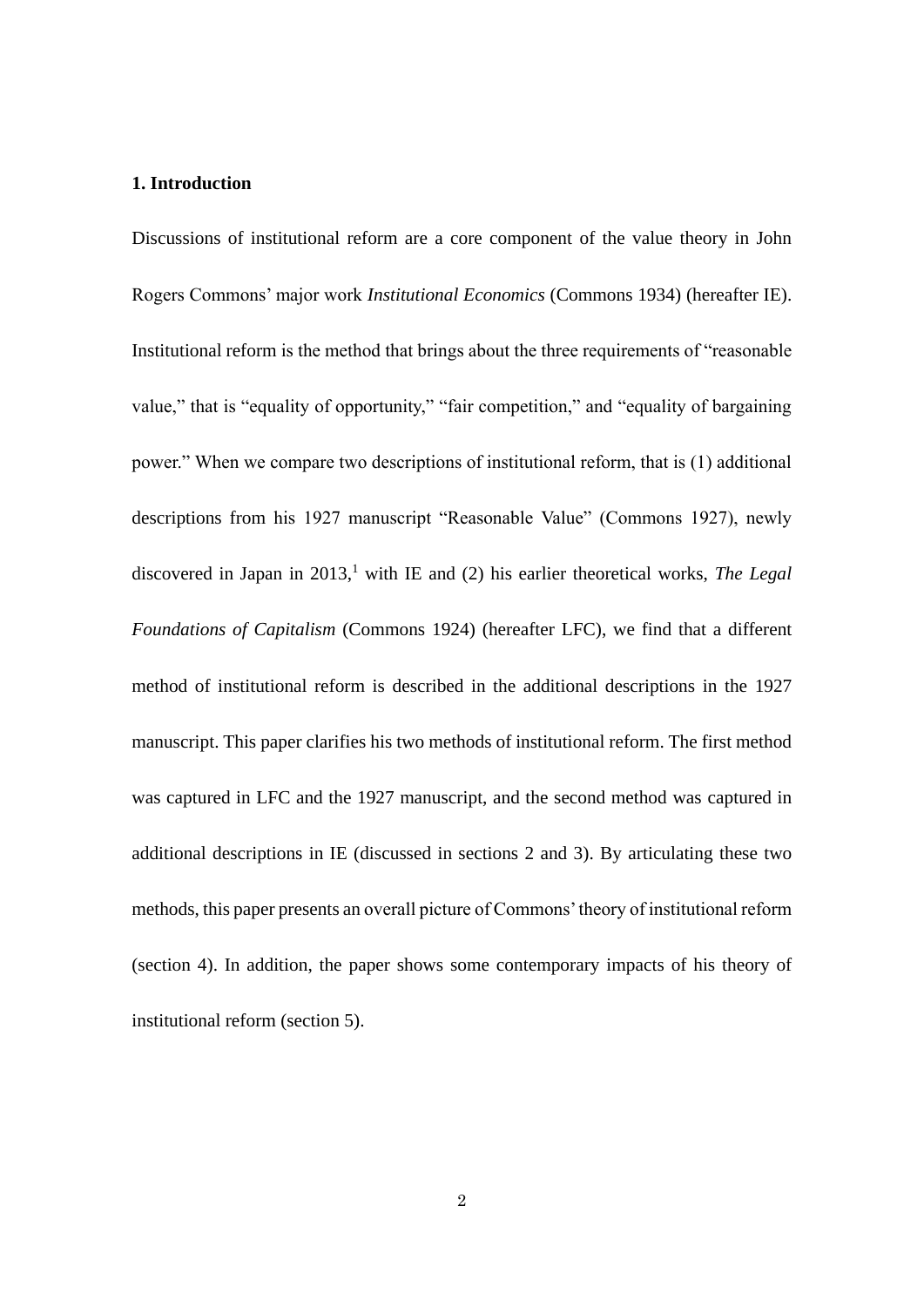### **2. The Method of Judicial Decision Described in LFC and the 1927 Manuscript**

The method Commons focuses on in both LFC and the 1927 manuscript is institutional selection by "judicial decision,"<sup>2</sup> where a superior selects an institution (a custom) from competitive institutions (customs) in the process of deciding a dispute of inferiors (Commons 1927, CH. 1, 25-26). The term that captures this process is "artificial selection" (Commons 1924, 376). The Supreme Court stands at the pinnacle of this process of artificial selection. What is the purpose and the thinking behind the Supreme Court's selection of a custom? The Supreme Court is based on the "public purpose," in other words, "justice," which is comprised of the increase in the commonwealth and the achievement of ethical principles, namely, security of expectations, freedom, and equal treatment (Commons 1924, 327, 345, 351-352). The public purpose is not a priori purpose (Commons 1924, 321). The meaning of public purpose has been changed historically, especially by the Supreme Court itself. For example, the Supreme Court expanded the meaning of freedom from the freedom of the human body, to the property of an individual, to the property of a corporation (Commons 1924, 325).

The Supreme Court makes decisions based on advantages and disadvantages to the public purpose resulting from its decision (Commons 1924, 356). Concretely, the Supreme Court considering the public purpose and being strongly affected by its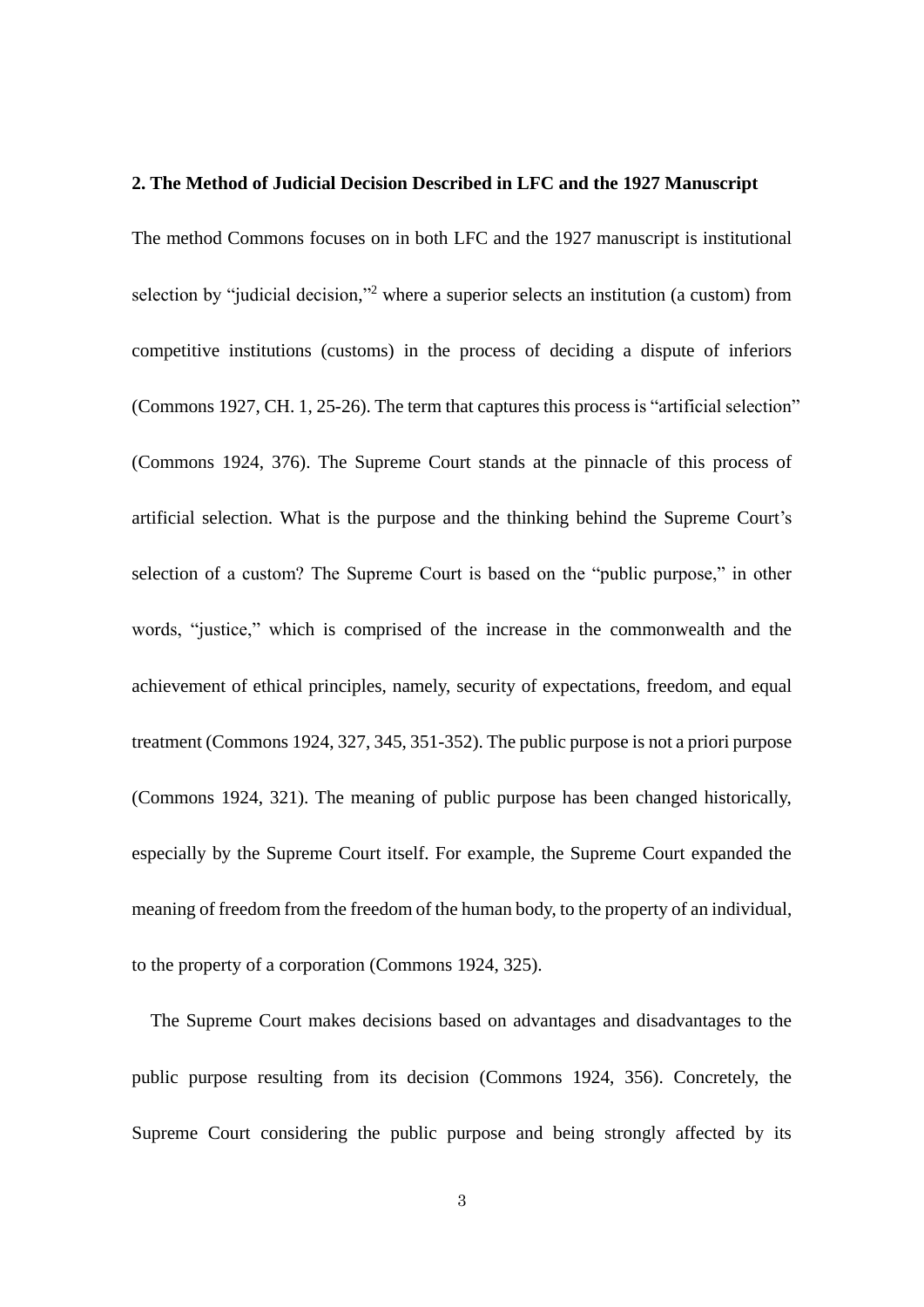internalized customs, classifies facts, gives different weights to them, and, finally, makes a decision, which sorts out the conflicting customs (Commons 1924, 349–351). The internalized customs<sup>3</sup> are and will be affected significantly by the dominant customs of the time and place. For this reason, the Supreme Court itself is affected by the evolving customs of society.

### **3. The Method of Joint Bargaining Described in IE**

# **3.1. Joint Bargaining System**

In chapter 10 of IE, "Accidents and Unemployment-Insurance and Prevention," (Commons 1934, 840) Commons retraces the deliberation process of the Wisconsin Workmen's Compensation and Accident Prevention Law of 1911 and the Wisconsin Unemployment Prevention  $Law<sup>4</sup>$  of 1932, and their administration after passage and describes the "joint bargaining system" (Commons 1934, 858) in detail.<sup>5</sup> This system is the different method of institutional reform in LFC and the manuscript 1927. In this system, three parties, the Wisconsin State Industrial Commission, employers' association, and trade union, jointly and quickly amend the working rules of the system<sup>7</sup> that relate to special and conflicting issues.

The following three points of the system are essential. First, creation and amendments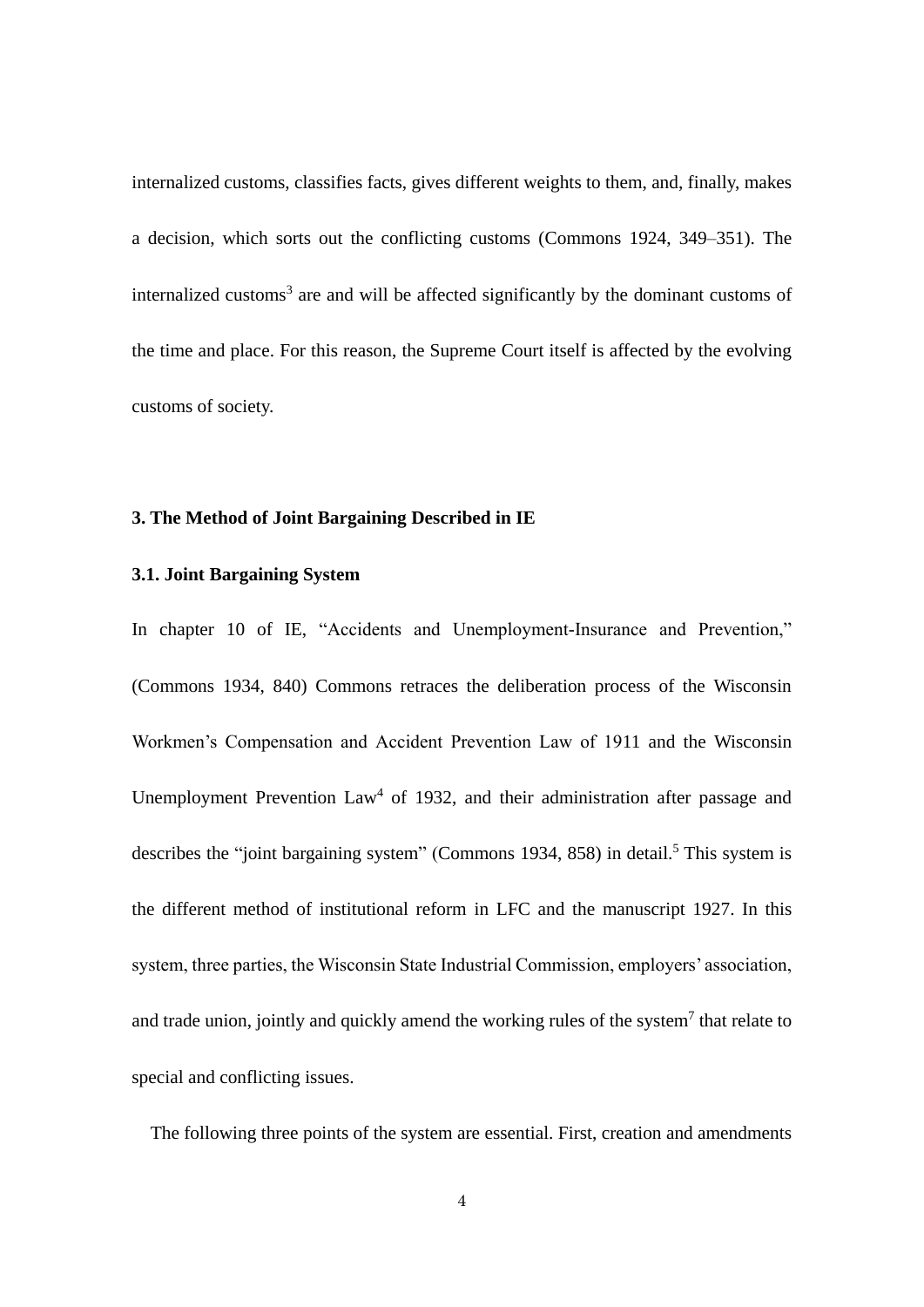of the working rules of the system are created through negotiation between the interest groups. Each interest group, which is set up voluntarily, selects its representative(s) and sends the person (persons) to be part of the system. Second, "administration" of the rule is voluntarily performed by the interest groups. Third, workability of the system is supported by a "sovereign power" given by the government. In this system, on the one hand, the interest groups take over a part of the power from the sovereign government or sovereignty. The groups receive greater authority from the sovereignty, as they play a role creating rules that are recognized by society as reasonable. On the other hand, the sovereignty can enhance "progressive" private practice, which means more reasonable practices in a wider-ranging and semi-public system. By this method, the sovereignty guides the groups to play a part in social governance.

Through the joint experiences of administering the system for about 20 years (Commons finished writing IE in November 1933), the mutual understanding between the conflicting interest groups is enhanced and shared belief is built. Mutual understanding means that one participant recognizes the motivations that drive other participants, and uses these motives for his/her own aim or the aims of the system (Commons 1934, 859–860). The motivations of the labor union are wage increases, reduction of working hours, safety, and guarantee of employment, among others. The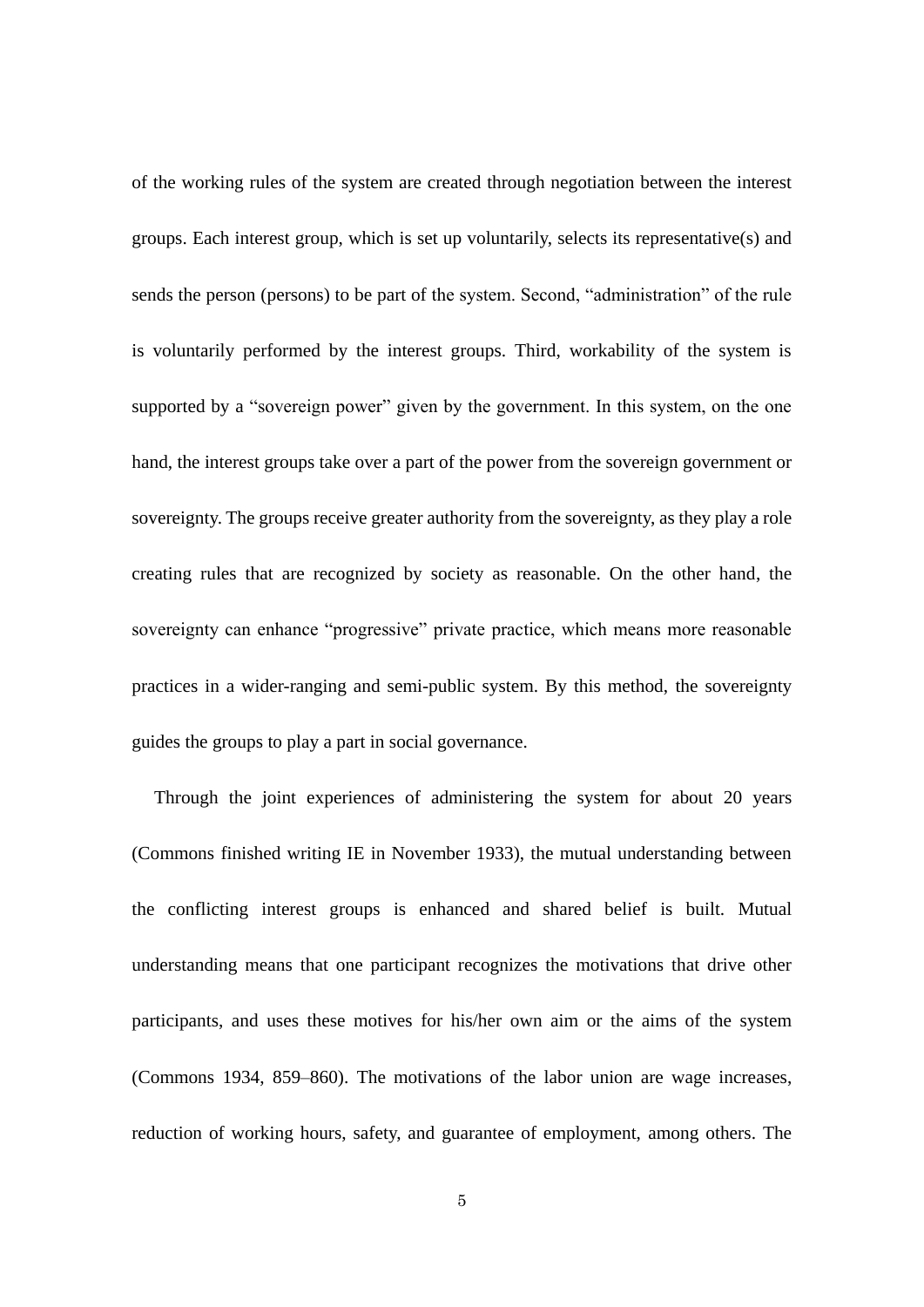motivation of a firm is the pursuit of profit. On the one hand, the trade union tries to bring the firm into the system, giving an incentive to the firm; in other words, the union tries to connect the profit motive of the firm with welfare improvement. On the other hand, the employers' association tries to increase efficiency, and build management-labor cooperation by offering the progressive job environment employees want. Based on these mutual understandings and mutual manipulation of motives, a shared belief is built. The belief is that to enact or amend the working rules of the system, if the concerned parties negotiate, compromise, and make an agreement, then every party can jointly administer the working rules. Owing to this belief, a new rule avoids becoming a dead letter and the workability and penetration of the new rule are ensured.

### **3.2. Roles of Sovereignty in the Joint Bargaining System**

The first role is "investigation." Through investigation, sovereignty determines the factual progressive business and labor customs. The progressive practices are more fitting to the public purpose than the prevailing practices, such as practices contributing to increased efficiency, stable employment, safety improvements, stabilized prices, and that ensure "reasonableness," for instance, ensure the equality of bargaining power between negotiators, fair competition, and equal opportunity. In other words, sovereignty acquires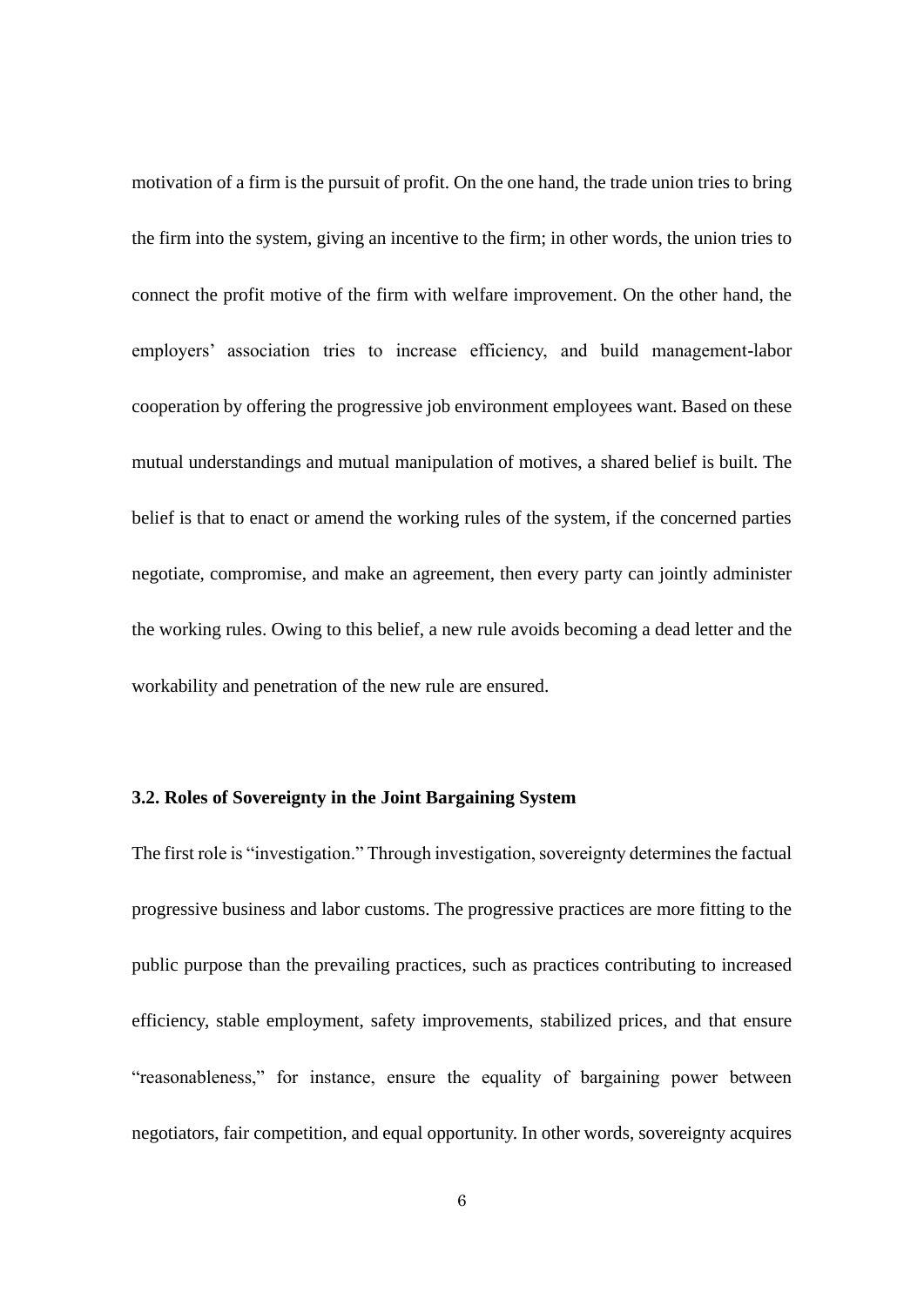ideas of novel behaviors through investigation. The second role is to give sovereign power. Through involving interest groups, the sovereignty institutionalizes the ideas in the joint bargaining system. Thus, sovereignty involves private groups in the social governance that sustains order and obtains public purposes.

### **3.3 Reasons Why the Different Method was Newly Described**

In order to rebuild from the Great Depression, which started from a plunge in the New York stock market in 1929, each advanced country embarked on a "managed recovery" (Commons 1934, 611). The reason Commons added a detailed explanation of the joint bargaining system in IE is that he was concerned not only with the rise of fascism in Germany and Italy and communism in Russia, but also with the need for a quick recovery in the American political economy. In May 1933, the American political economy started to move rapidly towards totalitarianism in the name of the New Deal. Considering this rapid development, Commons wanted to show how a managed recovery could hold the line against fascism and communism. According to IE, the defense against fascism was to keep legislatures alive, and the means of this was to resolve legislature functional failures by using commissions. According to IE, the role of the legislature is to approve and protect voluntary associations, and, in some cases, give authority to them; and the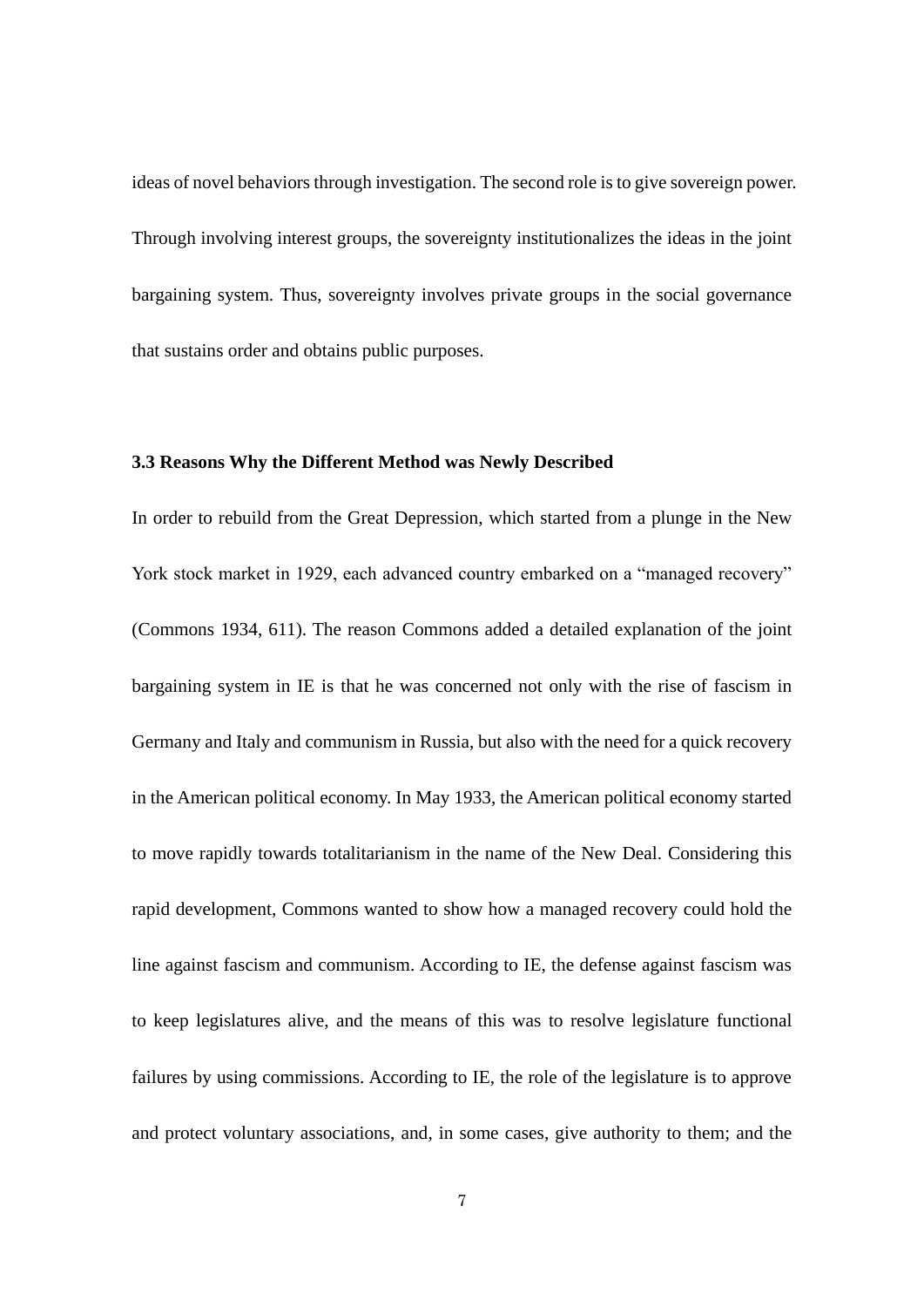role of the voluntary association is to send its own representatives to the advisory committee and work to resolve complicated conflicts.

Another reason that Commons gave detailed explanations in IE of the joint bargaining system after his manuscript 1927 was that he was deeply confident in the workability of the system when he saw the process of the passage of the Wisconsin Unemployment Prevention Law of 1932.

### **4. Articulation of the Two Methods of Institutional Reform**

This section tries to show the larger picture of institutional reform described in IE as IE does not specifically state how these two institutional methods of reform relate. Through this challenge, this section attempts to understand the composition of social progress.

The two methods of institutional reform may be integrated through the following two approaches. In the first, the emphasis is on the participation of actors mainly belonging to lower-level institutions and their influence on higher-level institutions. The second involves the implementation of a collective sanction from certain higher-level institutions on lower-level institutions.

In the first approach, Commons assumes that citizens try to: (a) capture the collective power by participating in various going concerns<sup>7</sup> (Commons 1924, 105–106); and (b)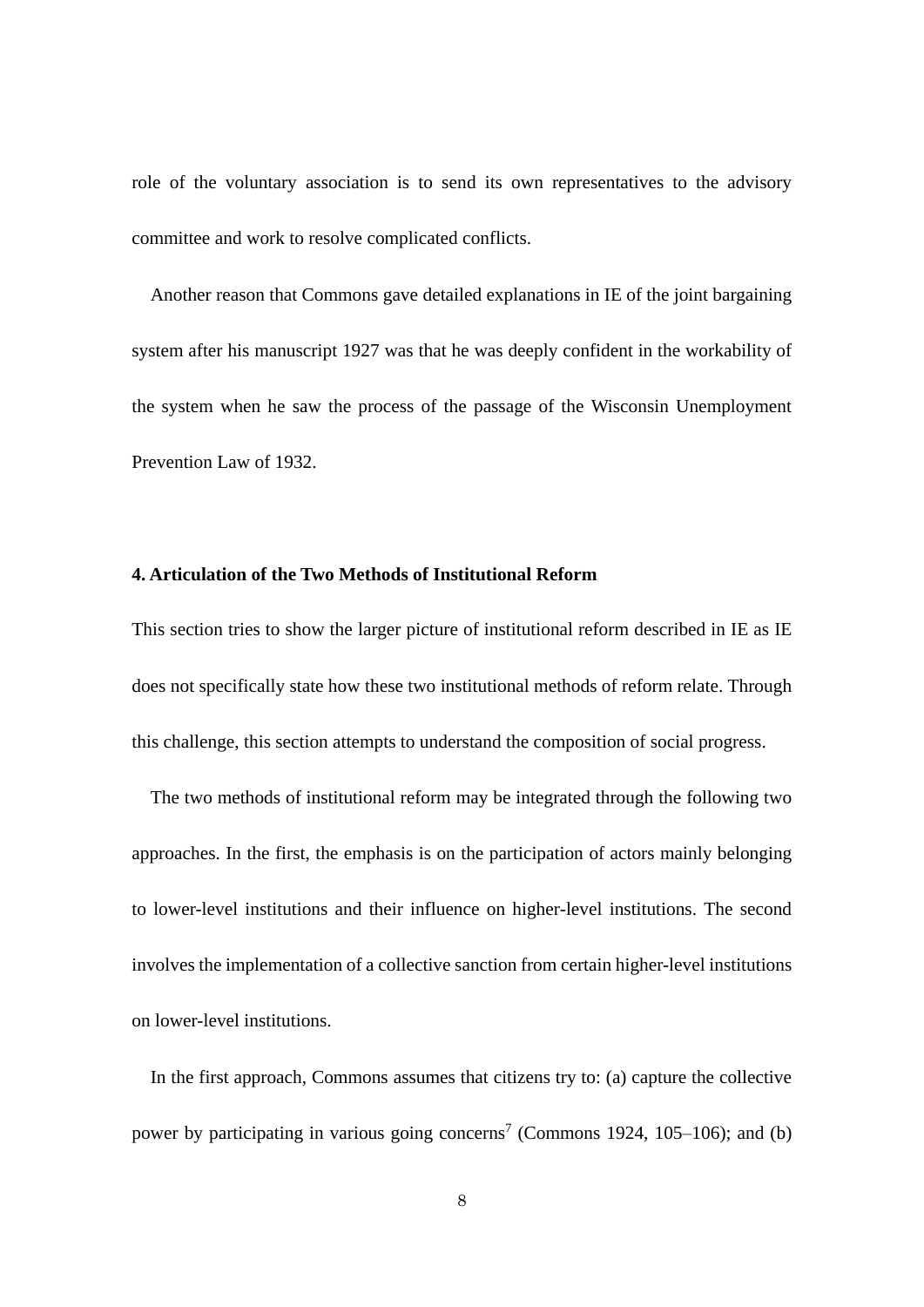change the working rules by exercising collective power. In IE, Commons argues that citizens establish a higher institution through concerted actions. Examples of such institutions are the establishment of agreements between corporations, employer associations, or trade unions (Commons 1934, 54, 70). Multiple conflicting interest groups construct an institution, called "collective bargaining" (Commons 1934, 759). The interest groups build such institutions voluntarily or they are constituted through guidance by the state and federal commissions. The latter represents the joint bargaining system with both private and public characteristics. In the process of instituting such working rules, economic, political, and ethical principles are coordinated. The mixture (compromised body) of the various principles is finally expressed by the working rule.

Direct participation is not the only way to affect higher institutions; there are two other ways available to citizens. First, by launching legal action, citizens turn to a supreme institution with proper jurisdiction to justify their claim, which is rooted in private organizations, by ethical principles. Second, the citizens' collective opinion (public opinion) affects the judges' "habitual assumptions," or code of conduct because habitual assumptions consist not only of judicial precedents but also of public opinion and social customs. Based on the clarifications established in IE, judges' habitual assumptions are driven by different principles; for example, "economic assumption" refers to scarcity and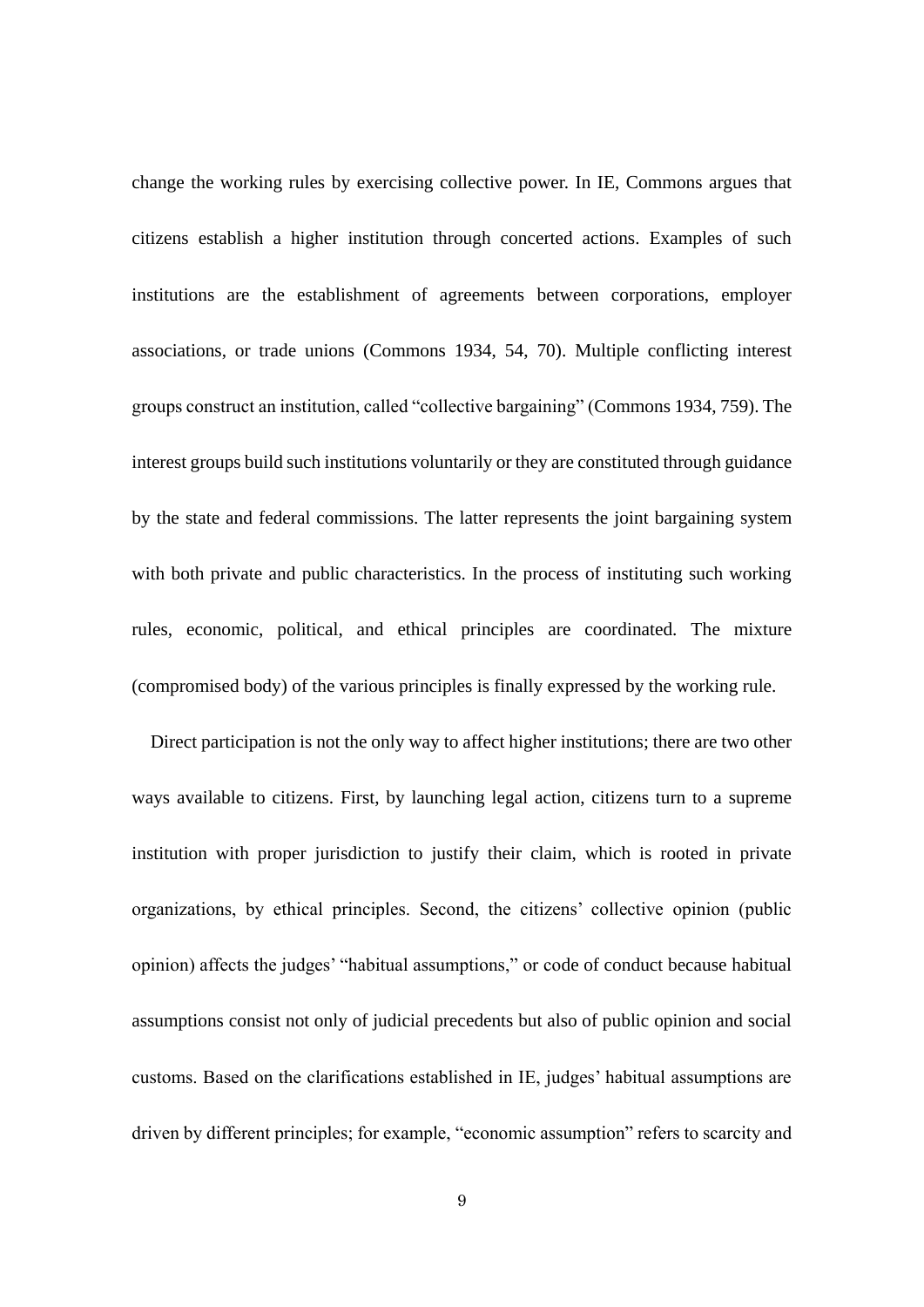efficiency, while "ethical assumption" reflects universalistic ethical principles (i.e., security, freedom, equality, and fairness; Commons 1934, 698).

In the second approach for exercising the collective sanction and inducement from certain upper institutions to lower institutions, the judicial branch weighs and evaluates various aspects of a case in accordance with the habitual assumptions. Then, the judicial branch makes a decision about the case, such as its legality and whether it violates the Constitution. As a result, one institution (custom) is selected from competing institutions in the case. This decision should conform to various (ethical) principles that differ from standard economic principles. In shifting our attention from the judicial branch to the legislature, we see that legislatures concede part of their sovereign power to private going concerns through the arrangement of a commission (Kitagawa 2016). In doing so, legislatures allow private going concerns to contribute to social governance.

The above descriptions are illustrated in Figure 1. In this figure, we observe visually the following two points.

Insert Figure 1 here.

First, we observe that economic, political, and ethical principles are coordinated and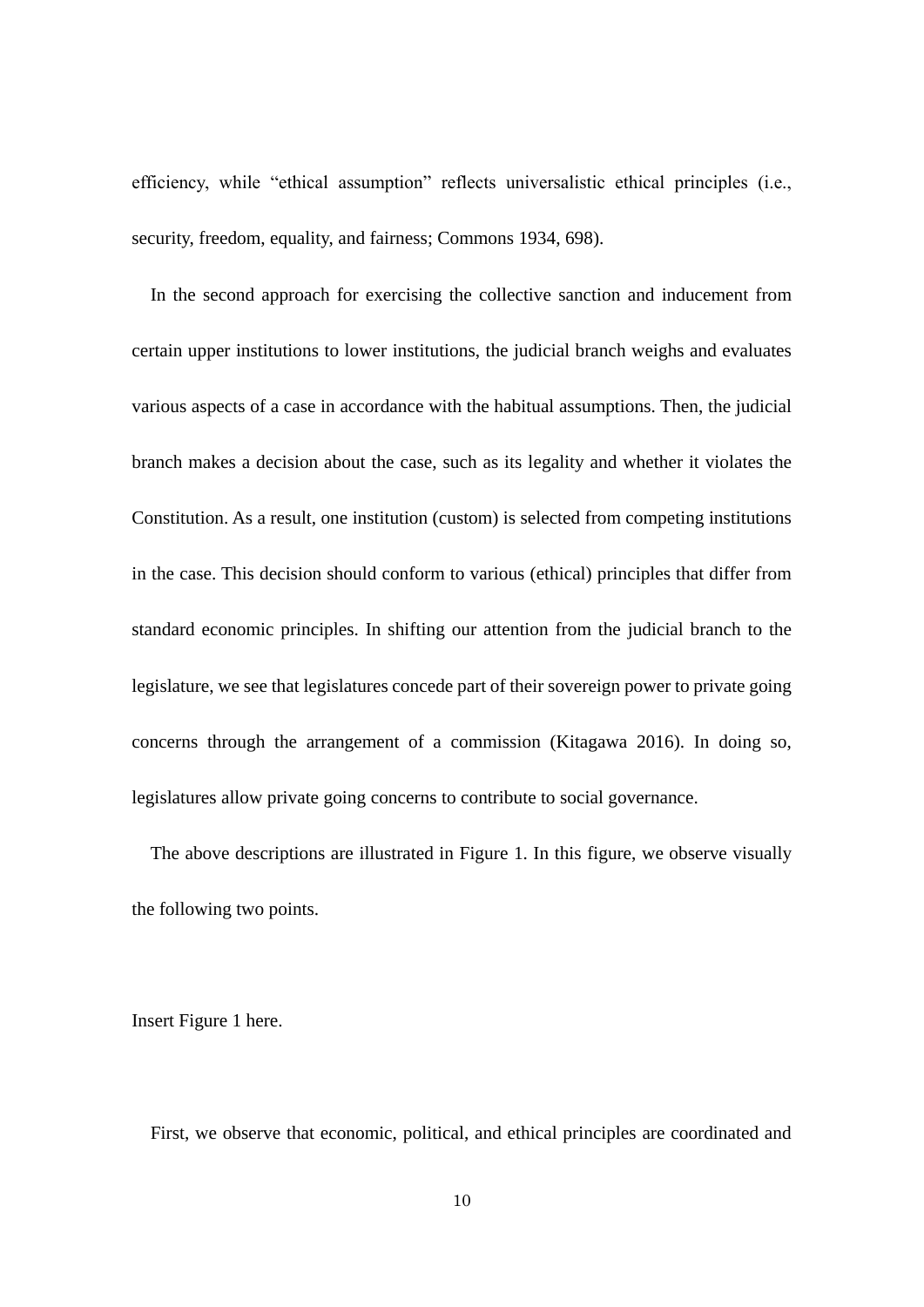translated into working rules through a cyclical structure of participation, projections, coercions, and inducements. In this cyclical structure, the "reasonableness" of the political economy is gradually enhanced; in other words, the three conditions of a reasonable transaction—equal opportunity, fair competition, and equality of bargaining power—have been and will be developed. As noted in section 3.3, on one hand, the standard of reasonableness created by the judicial branch's artificial selection means the "ordinary," that conforms with customs; on the other hand, the standard of reasonableness created by the joint bargaining system means "the best practicable." This cycle of institutional reforms developing reasonable conditions for myriad transactions is not a closed one because the economic, political, and ethical situations evolve via complicated multiple causations, thus, institutions and agencies should continuously adapt to the changing situations (Commons 1934, 705).

Second, the joint bargaining system is the area of overlap of public and private activities. Institutions are being constituted socially through which citizens participate in going concerns, the going concerns become participants in collective bargaining, and in negotiations. In the dynamics of pluralistic and hierarchic institutions, the joint bargaining system is the area where socially constituted private institutions assume the character of the public. Compared with the 1927 manuscript, the additional descriptions in IE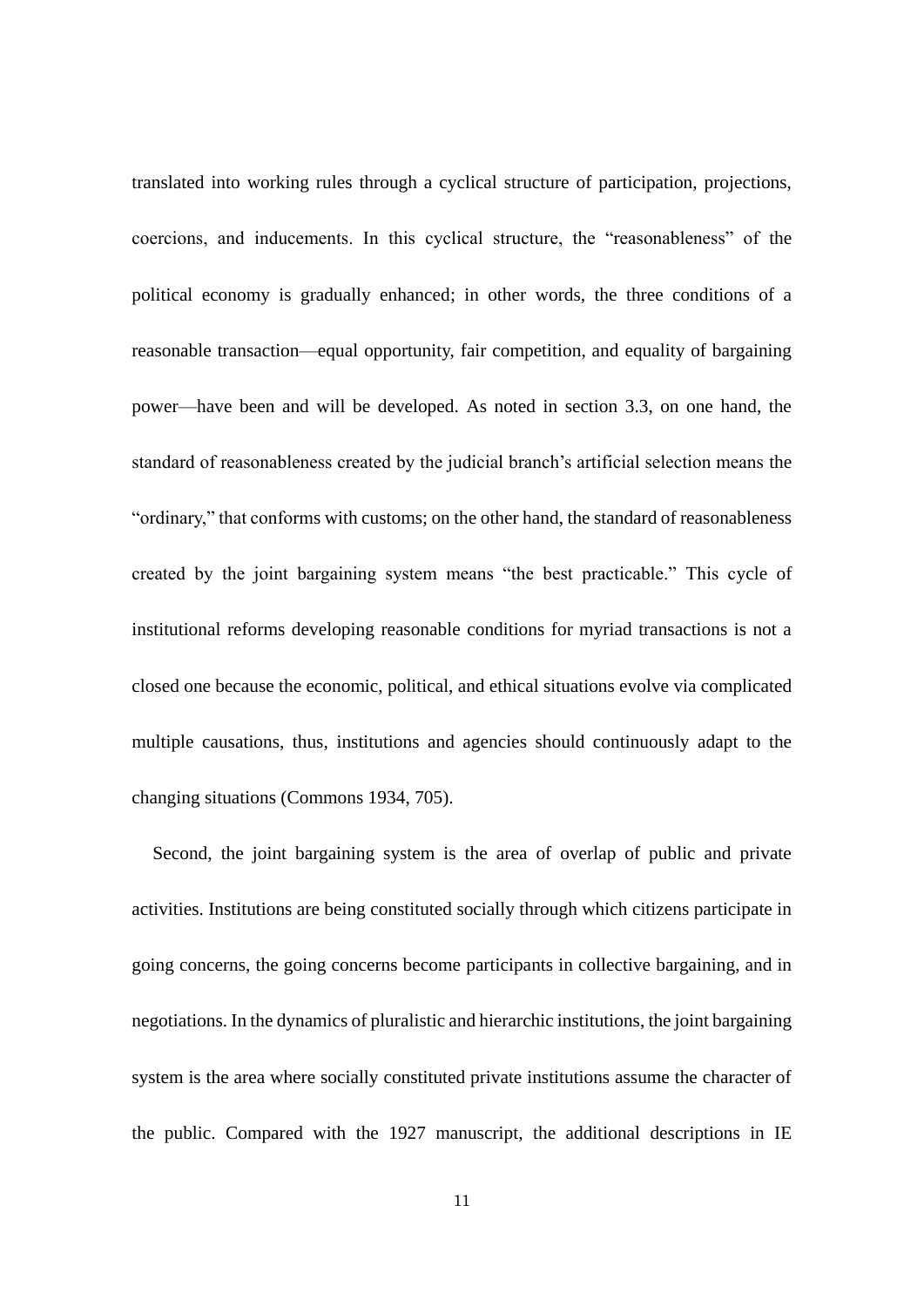elucidate how the concerted governing systems are both socially and governmentally constituted.

### **5. Contemporary Impacts of Commons' Theory of Institutional Reform**

Commons' theory of institutional reform has two contemporary impacts. First, it is a strong reminder that we should (re-)recognize that we have a method of empowering institutions by transferring a part of sovereign power so that the bargaining system becomes workable and acceptable. In modern times, when society's direction is under pressure, we should consider the policy challenges of supporting the construction and management of joint bargaining systems (Kitagawa and Uemura 2015). This is because the joint bargaining system is the method that uses institutions that have been privately and socially constituted for governance. Moreover, it is the method that redefines acceptable and workable goals by members of a community.

Second, there is a different drawing of institutions than our common drawing at the micro, meso, or macro level. The uniqueness of his theory of institutional changes, which covers not only judicial sovereignty but also legislatures, the joint bargaining system, interest groups, and going concerns, is that it dynamically draws the concerted actions of these groups towards creating progressive rules. What he shows is how the process of a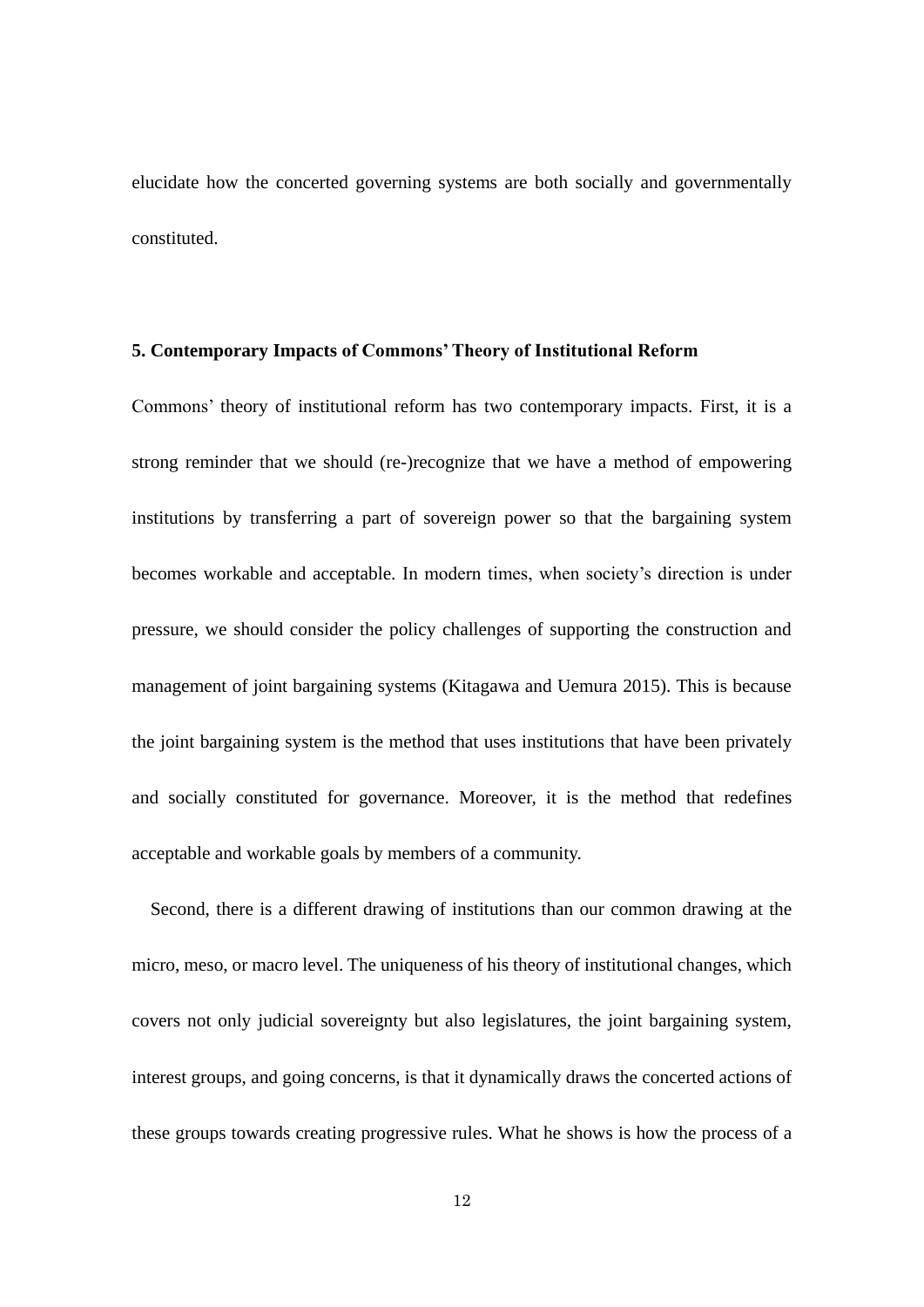problem created by participants of a transaction at the micro-level is socialized, then brought to the joint bargaining system, a local court, a higher court, and, ultimately, the supreme court. Moreover, the solution for the problem is also diffused to all of society and broadly institutionalized through imitation of the rules of the joint bargaining systems and the decisions of courts.

Commons' way of drawing institutions so that he can capture the process where various going concerns take concerted actions over a certain concrete economic dispute reveals his analytic flexibility as he readily shifts his analysis from the micro- to the macro-level. Consequently, this can be seen as a fresh lens for those of us hung up on distinctions between micro, meso, and macro levels.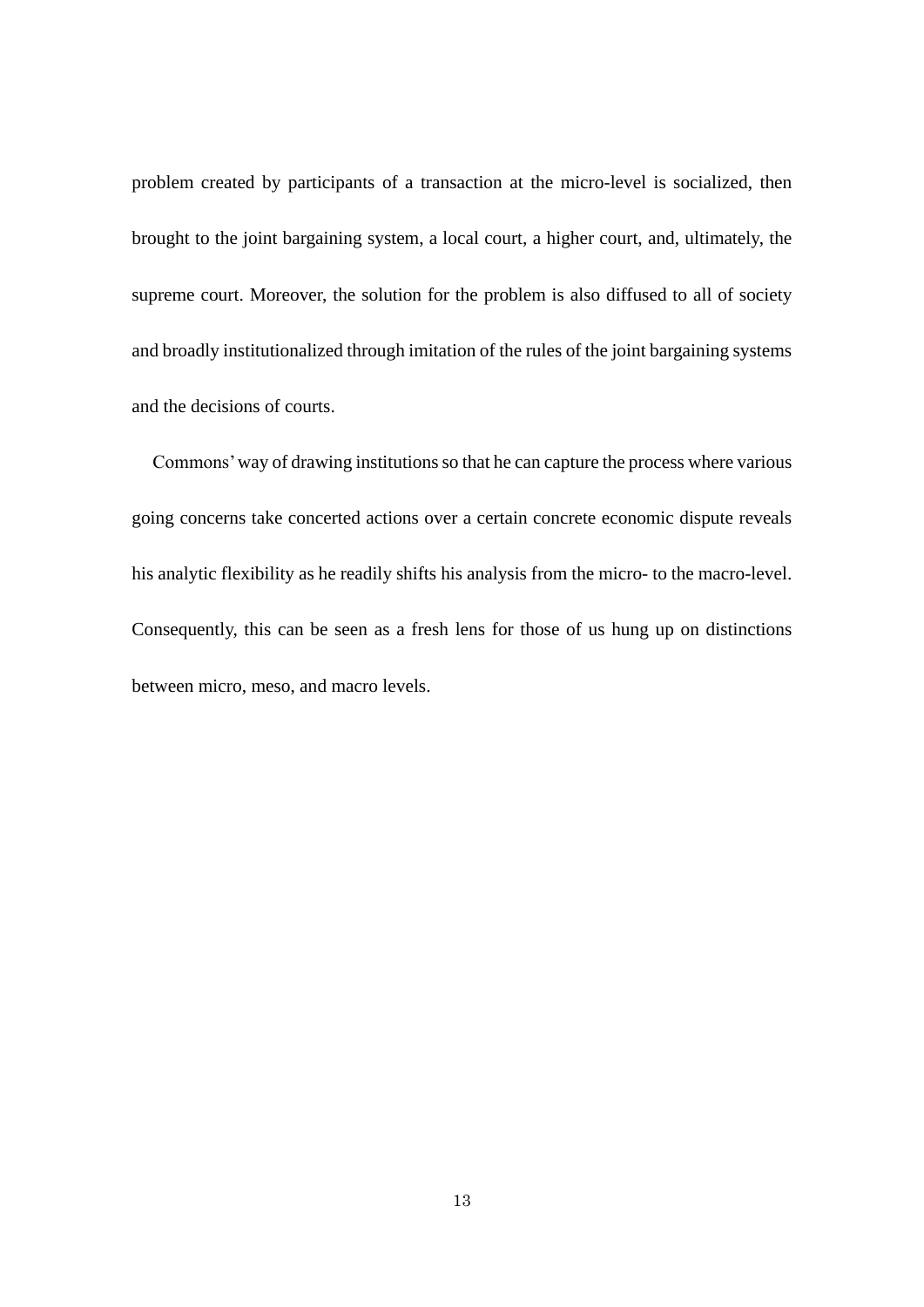### **References**

- Bazzoli, L. *L'économie politique de John R. Commons: Essai sur l'institutionnalisme en sciences sociales*. Paris: L'Harmattan, 1999.
- Biddle, J. E. Purpose and Evolution in Commons's Institutionalism. *History of Political Economy* 22(1) (1990):.19–47.
- Chasse, J.D. John R. Commons and the Democratic State. *Journal of Economic Issues* 20(3) (1986): 759–784.
- Commons, J. R. *The Legal Foundations of Capitalism*. New York: Macmillan, 1924.
- ―― "Reasonable value: A theory of volitional economics." *Manuscript. Collection of the Kyoto Prefectural Library. Call mark:/331.04/C*85/ (1927).
- ―― *Institutional Economics: Its Place in Political Economy*. New Brunswick and London: Transaction Publishers, 1934, 1990.
- Kitagawa, K. The Theory of Sovereignty in the Institutional Economics of John R. Commons from the Perspective of Constituent Power. *Evolutionary and Institutional Economics Review* 10(2) (2013):. 245–267.
- ―― An Analysis of J.R. Commons' Changing Views on the Role of Sovereignty in the Political Economy. *Kyoto Economic Review* 84(1–2) (2016): 2–28.
- ―― "Two Methods of Institutional Reform in the Institutional Economics of John R. Commons." In *Contemporary Meanings of J.R. Commons's Institutional*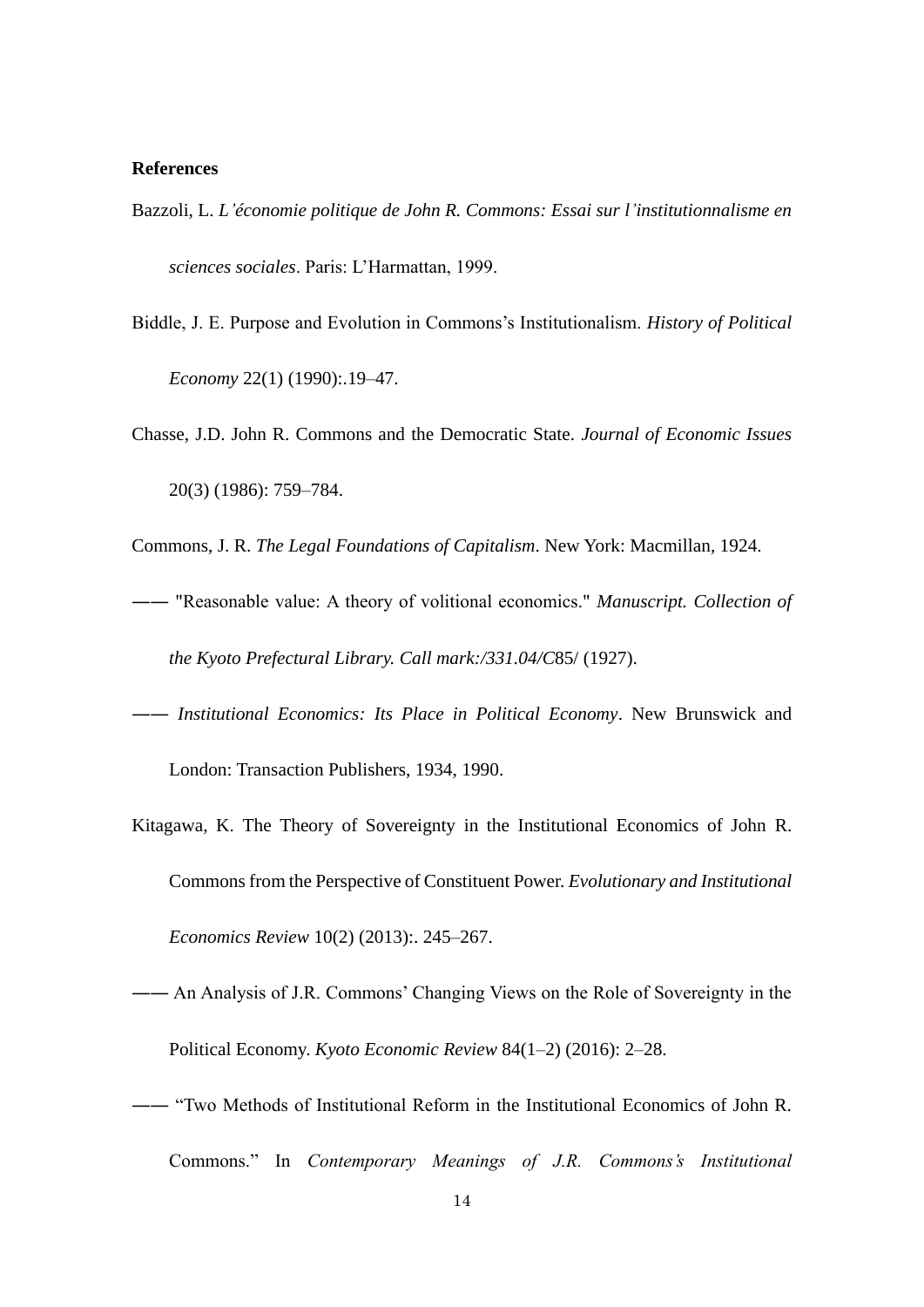*Economics: An Analysis Using a Newly Discovered Manuscript* edited by H. Uni, pp. 73-98. Springer. Singapore, 2017.

- Kitagawa, K. and Uemura. A. General Statutory Minimum Wage Debate in Germany: Degrees of Political Intervention in Collective Bargaining Autonomy. *Kyoto Economic Review* 82(1) (2015):. 59–91.
- Medema, S. G. "Commons, Sovereignty, and the Legal Basis of the Economic System." In *The Founding of Institutional Economics: The Leisure Class and Sovereignty,* edited by R. Dawson and W.J. Samuels, pp. 97–112. New York: Routledge, 1998.
- Ramstad, Y. "On the Nature of Economic Evolution: John R. Commons and the Metaphor of Artificial Selection." In *Evolutionary and Neo-Schumpeterian Approaches to Economics*, edited by L. Magnusson, pp. 65–121. Boston: Kluwer Academic Publishers, 1994.
- Uni, H. "Preface." In *Contemporary Meanings of J.R. Commons's Institutional Economics: An Analysis Using a Newly Discovered Manuscript* edited by H. Uni, pp. v-xiii. Springer. Singapore, 2017.

# **Footnotes**

<sup>1</sup> It was newly discovered by H. Uni in 2013 in the Kyoto Prefectural Library (Uni 2017).  $2$  This method is repeatedly explained by previous studies such as J. E Biddle, (1990), Y.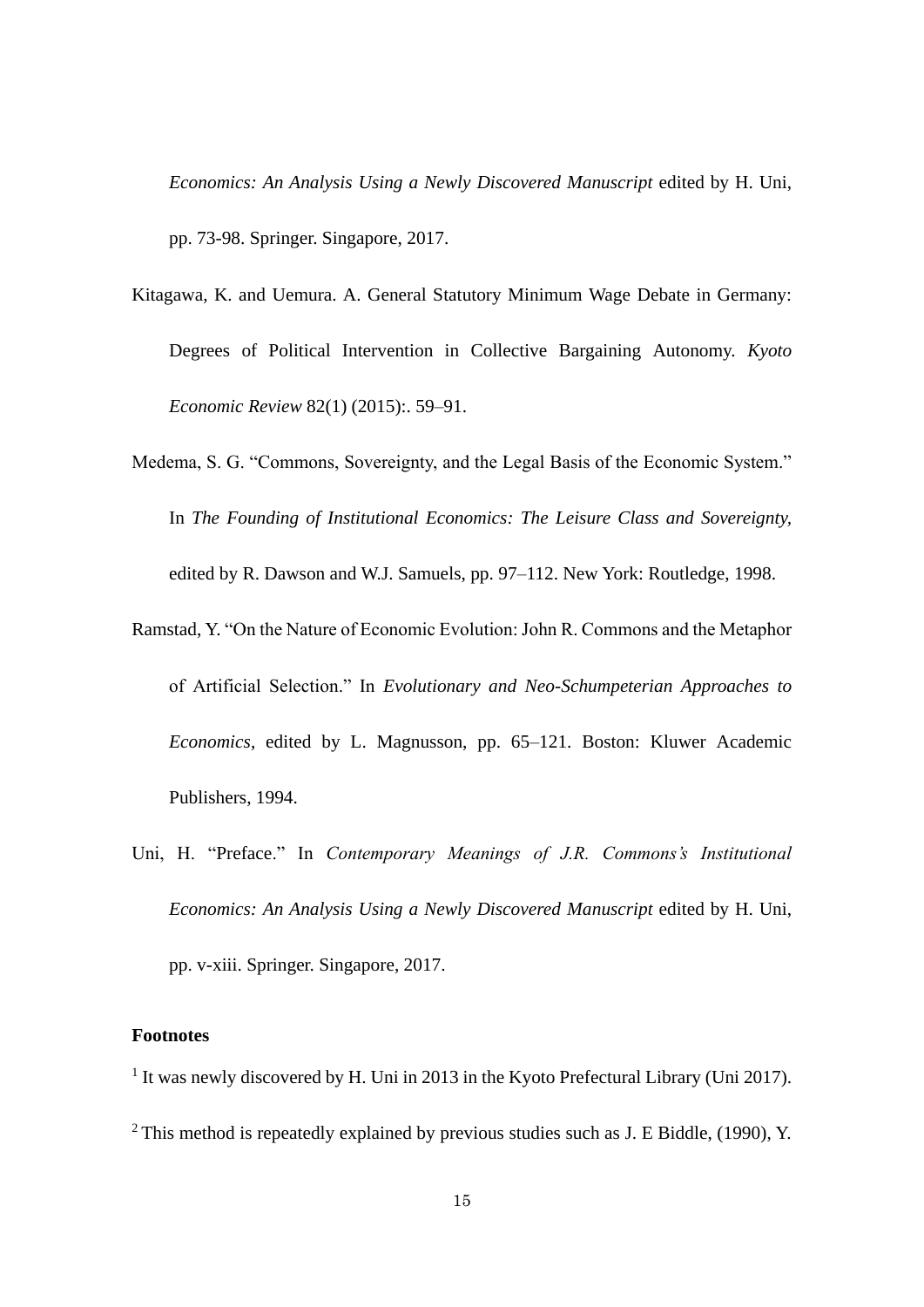Ramstad (1994), and S. G. Medema (1998).

- $3$  For expressing the internalized customs, IE references the term "institutionalized mind," which consists of "intellect" and "habitual assumptions" (Commons 1934, 697–699).
- <sup>4</sup> It can be restated as unemployment insurance or unemployment compensation law.
- <sup>5</sup> While J.D. Chasse (1986) and L. Bazzoli (1999) stress that Commons considered the joint bargaining system an effective method of reforming institutions, they do not comment on why the system was effective, and on what grounds Commons created a fairly detailed explanation of the system after the 1927 manuscript. This paper answers these two points in section 3.
- <sup>6</sup> Commons sees the working rules of a going concern as an "institution" (Commons 1934, 69). In this case, the going concern is the joint bargaining system.
- $7$  LFC and IE imply that each citizen has "constituent power." The power inside every citizen reflects and affects social structure. From the perspective of constituent power, K. Kitagawa (2013) compares Commons with Antonio Negri. While Negri focuses on the constitution in the productive sphere, he cannot show a concrete momentum and constituent processes. On the contrary, Commons shows these as economic conflicts, negotiation, and the two methods of institutional reform.